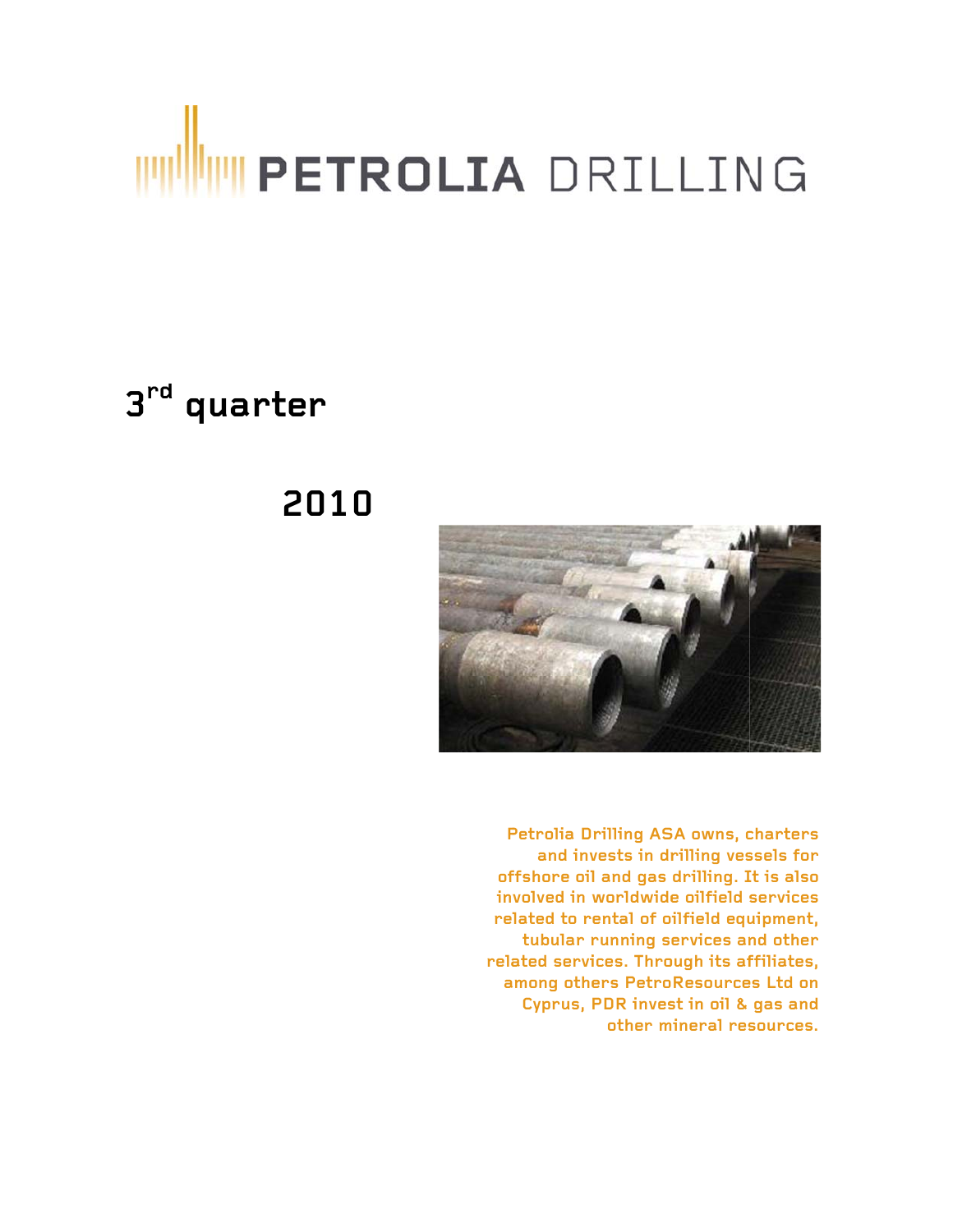#### PETROLIA DRILLING ASA (PDR) third quarter 2010 preliminary result

#### **Summary of main events**

| $\bullet$ Net result after tax for the first nine months of 2010 | $\therefore$ USD $\therefore$ 2.1 million |
|------------------------------------------------------------------|-------------------------------------------|
| For the 3rd quarter 2010                                         | $\pm$ USD $\,$ -6.6 million.              |

- Revenue and operating profit before depreciation for the first nine months of 2010 was USD 56 million and USD 20.8 million.
- Operating result before depreciation of Venture Drilling AS (50 per cent owned) for the first nine months of 2010 was USD 81.9 million. Net Result after tax USD 54.5 million. From end April Deep Venture is stacked in Ghana awaiting outcome of the result of the bareboat termination dispute with the Russian owner.
- Book Equity per 30.09.2010 USD 1.79 per share.
- A team of core employees has been hired for the Corporate Management, Drilling and Well Division, and Oilfield Service Division.

#### **Financial information**

Profit and loss for the first nine months of 2010

Petrolia Services is an International Oilfield Service Company offering rental equipment and related services for the oil and gas industry. Book value of the rental drilling equipment as of 30 September 2010 is USD 99.0 million.

Total revenue for the first nine months 2010 was USD 56.0 million all of which came from Petrolia Services (100 per cent owned subsidiary). For the first nine months of 2009, total revenues equalled USD 48.3 million.

Operating profit before depreciation for the first nine months of 2010 was USD 20.8 million compared to USD 22.6 million for the first nine months of 2009.

Total operating expenses equalled USD 35.2 million in the first nine months of 2010.

Operating loss for the first nine months of 2010 equalled USD 8.6 million including USD 29.4 million in depreciation of equipment mainly related to Petrolia Services. Operating loss for the first nine months of 2009 equalled USD 6.6 million, including USD 29.2 million in depreciations.

PDR is a 50 per cent owner of the joint venture company, Venture Drilling AS. Operating profit before depreciation for Venture Drilling was USD 81.9 million for the first nine months of 2010. Net result after tax was USD 54.5 million. From April 2010 the drillship "Deep Venture" is stacked in Ghana and is marketed for new assignments. Venture Drilling is continuing seeking solutions towards the owner of the Russian bareboat company, ArticMorNefteGasRazvedka, both through negotiations as well as through arbitration.

The net result after-tax for the first nine months of 2010 was USD 2.1 million. Venture Drilling contributes with a positive result after tax of USD 24.7 million. Result from associated company is USD - 4 million. Net financial items of USD - 9.8 million include USD - 1.2 million in negative currency effect and USD - 8.6 million on interest on bond loans and leasing.

The USD/NOK exchange rate has changed from 5.77 as of 1 January 2010 to 5.84 as of 30 September 2010.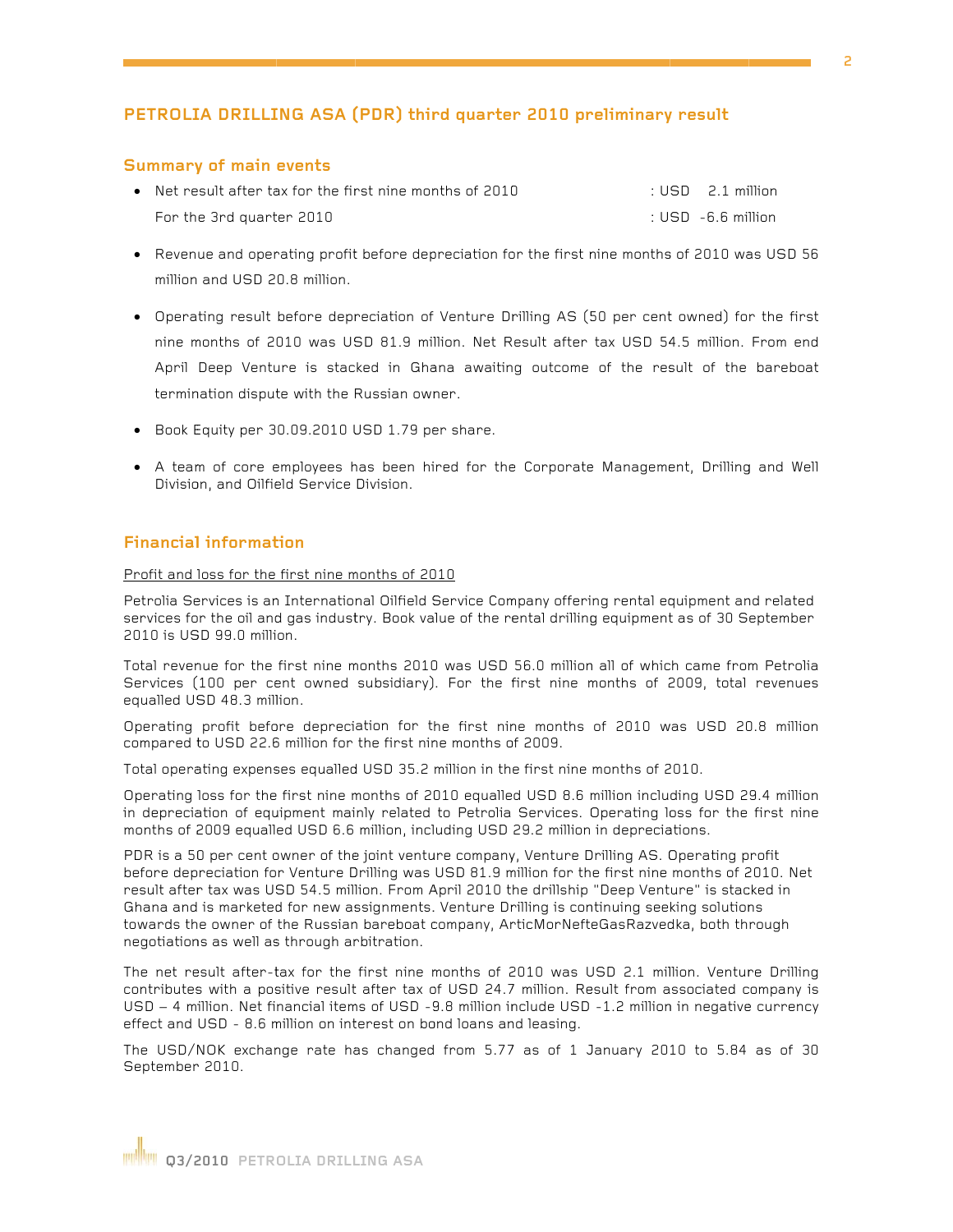#### Profit and loss for the third quarter of 2010

Total revenues were USD 19.0 million for the third quarter 2010.

Operating profit before depreciation was USD 8.8 million for the third quarter 2010 compared to USD 5.8 million in 2009.

Total operating expenses equalled USD 10.2 million for the third quarter 2010.

Operating loss equalled USD 0.1 million for the third quarter 2010, including USD 9.0 million in depreciation of equipment mainly related to Petrolia Services. Operating loss equalled USD 6.9 million for the third quarter 2009, including USD 12.7 million of depreciations.

The net result after-tax was USD - 6.6 million for the third quarter 2010. Venture Drilling contributes with a negative result after tax of USD 5.2 million. Result from associated company is USD - 0.6 million. Net financial items is USD - 0.5 million. The USD has decreased from NOK 6.54 as of 1 July 2010 to 5.84 as of 30 September 2010. The net result after-tax for the third quarter 2009 was USD - 3.5 million. (USD - 55.2 million including discontinued operations).

#### Cash flow

Cash flow from operations equalled USD 15.2 million in the first nine months of 2010, compared to USD 19.7 million in the first nine months of 2009. Cash flow from investments YTD 2010 was USD -7.2 million mainly related to investment in drilling equipment in Petrolia Services. Cash flow from financing activities YTD 2010 was USD - 14.9 million, mainly related to payment of interest on bond loan and payment on leasing contracts in Petrolia Services. Cash flow from financing activities YTD 2009 was USD - 27.8 million.

Cash position as of 30 September 2010 was USD 43.2 million compared to USD 78.5 million YTD 2009. Of the cash, USD 21.2 million is tied to the SS Petrolia performance bond held on behalf of the estate of PetroMENA ASA by Petrolia Rigs AS. The performance bond is expected to be released in favour of the PetroMENA ASA estate before year end 2010.

#### Statement of financial position

As of 30 September 2010, total assets amounted to USD 362.5 million. Investment in drilling equipment has a book value of USD 99.0 million and the investment in joint venture has a book value of USD 104.7 million.

As per 30 September 2010, net interest bearing bond loans amounted to USD 84.6 million, whereof USD 67.5 is recognised as a long term liability whilst USD 17.1 million is recognised at short term liability as it is due for payment in June 2011. In addition there is a financial leasing facility for rental equipment in Petrolia Service AS division in the amount of USD 28.5 million, reduced from USD 36.8 million as of 31 December 2009.

Total equity equalled USD 181.0 million as per 30 September 2010, including a minority interest of USD 2.5 million. Year end 2009, the total equity equalled USD 179.0 million. Book value of equity per share equalled USD 1.79 as per 30 September 2010, including minority interest of USD 0.03 per share. Book equity per share equalled USD 1.80 per year end 2009, including a minority interest of USD 0.03 per share.

#### Share information

As of 30 September 2010, the total number of shares outstanding in PDR equalled 101.259.675, each with a par value of NOK 5. PDR has no outstanding or authorized stock options, warrants or convertible debt. As of 30 September 2010, PDR held 525 003 (0.52 per cent) treasury shares.

Subject to result of the special audit required by the Board for 2009 and 2010 accounts, The Board confirm the financial statements for the period 1 January to 30 September 2010 with reservations. The special audit is expected to be concluded before year end 2010.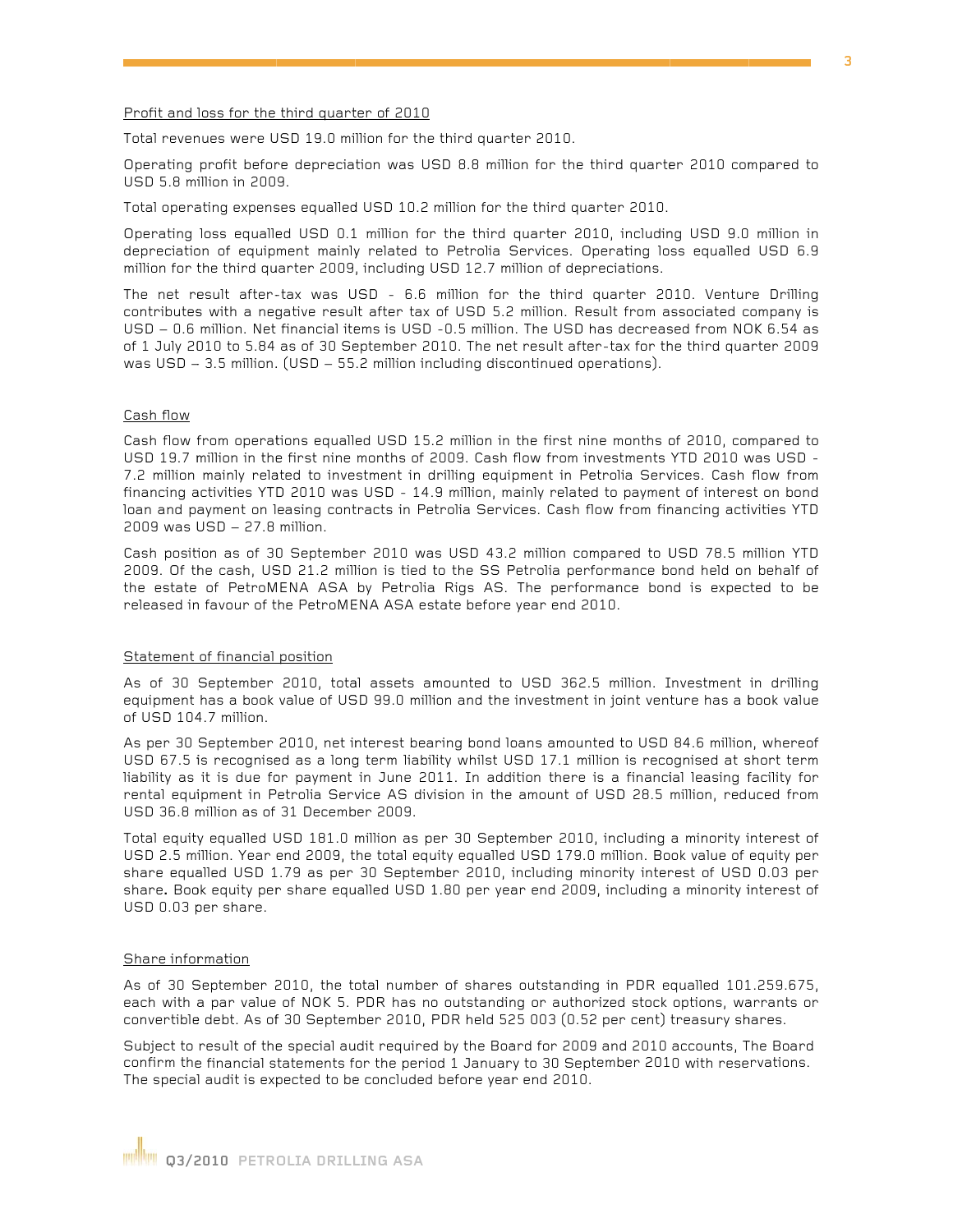#### The market and outlook

The Board of Directors is somewhat cautious towards the general market outlook as the general uncertainty still remains higher than normal.

In the Gulf of Mexico rigs have been approved for operations under new regulations after the Macondo incident. These are positive signs of improvement in the global market conditions. Still, as we have not seen the effect for the contractors, we see challenges in the pricing and duration of contracts.

#### **Related party transactions**

PDR had a Business Administration Agreement with Larsen Oil & Gas AS, controlled by Mr. Berge Gerdt Larsen, the chairman of the Board. The agreement was terminated at the end of July 2010. The Business Administration fee has been NOK 3 million from year 2000. A settlement to cover cost not covered in the Business Administration fee is required to be agreed.

The company has an agreement with board member and lawyer Erik Frydenbø at a monthly fee of NOK 200 000 as previously reported.

#### **About the company**

New key personnel of PDR are now employed.

This is a part of restructuring and rebuilding of the Company and will strengthen the competence of the Company.

#### Oilfield Service division:

Petrolia Services AS, a 100 per cent owned subsidiary of PDR provides oilfield services worldwide. Petrolia Services main product categories is rental of tubing, drill pipe, casing and handling equipment, tubular running services as well as other oilfield services.

#### Drilling and Well division:

Drilling and Well competence have been strengthened by the new employees.

#### Venture Drilling AS:

The rig is now being marketed worldwide and is stacked in Ghana. Venture Drilling AS had a Bareboat agreement with the Russian stated owned company Arktikmorneftegazrazvedka, for use of the drillship Deep Venture. The agreement is according to Russian courts invalid. An early redelivery against compensation is under discussion with the vessel's Russian owners. The bareboat agreement with the Russian owners is governed by Norwegian law and arbitration in Norway is initiated. The claim is for positive contractual interest for the duration of the bare boat charter. Negotiations are still ongoing between the parties. When the joint venture Venture Drilling AS was created Sinvest provided the bareboat agreement and Petrolia Drilling equipment on the rig. Sinvest bareboat agreement is terminated and Petrolia Drilling reserve the right to claim damages from Sinvest for providing an invalid bareboat according to Russian law.

The legal dispute between Larsen Oil and Gas Ltd and Venture Drilling AS regarding withholding funds from operation has been resolved. Each party pays their own legal costs.

#### Deepwater Driller Ltd:

PDR currently controls 20.6 per cent of the company.

Songa Offshore holds a put / call option for buying additional 20 % shares from the shareholders, subject to conditions. The value of the 20 % shares, pro rata for the shareholders, is estimated to USD 45 million.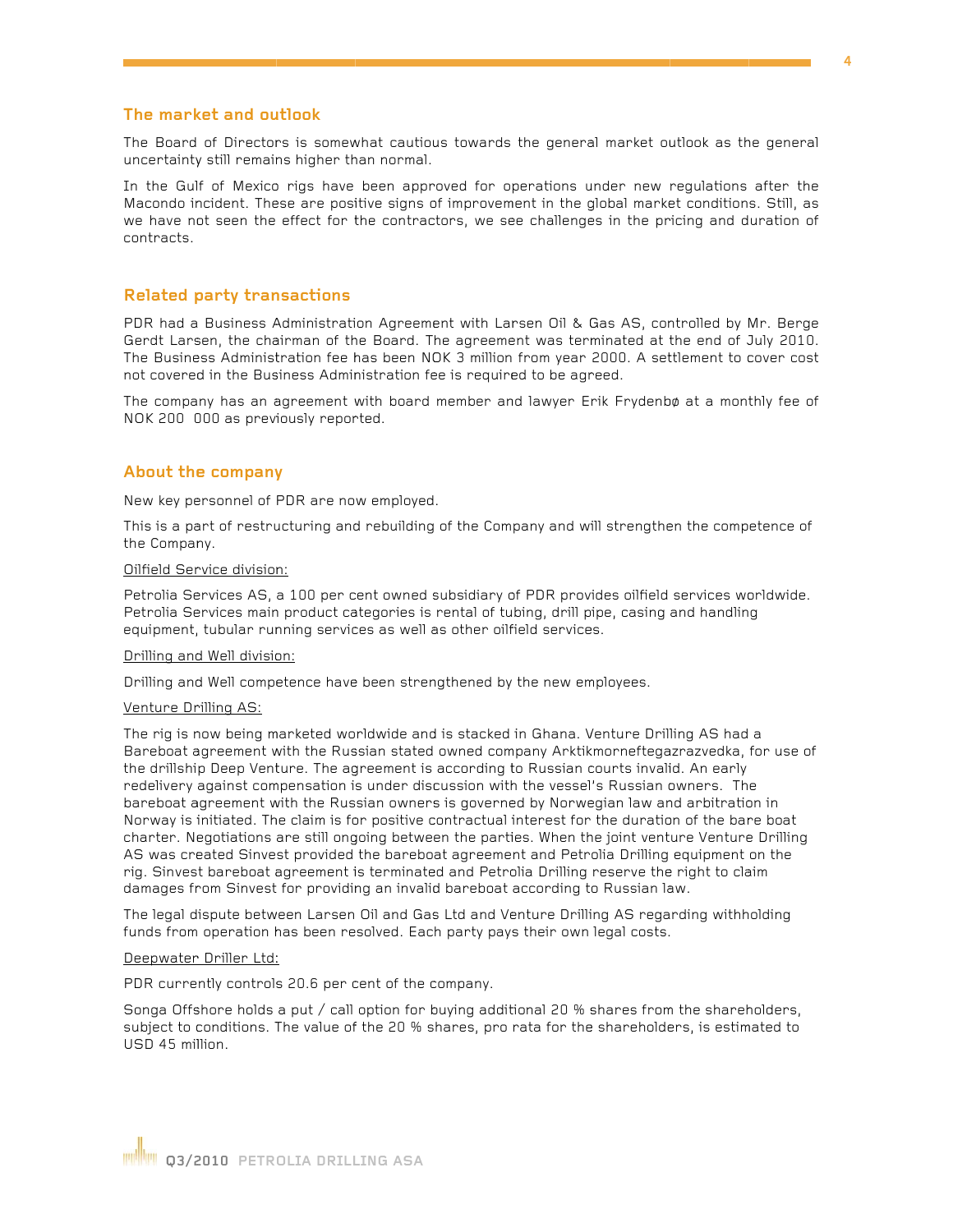#### Key risks and uncertainty

Of the company bond loan NOK 100 million is due in June 2011 and NOK 400 million in June 2012. It will be a focus area to be able to address these payments when due.

Oilfield services activity is steadily increasing from 2009, but prices are under pressure and competition is significant. In the service division there is a risk of uncertainty of receivables, as well as uncertainties related to the equipment value due to market fluctuation.

The market outlook for the "Deep Venture" is dependent on a solution with the Russian owner. Venture Drilling is in dialog with the Russian owner. Should an amicable solution not be found, arbitration will continue.

The building of Songa Eclipse is going forward at Jurong Shipyard. According to the schedule the rig will be delivered in the first half of 2011. Provided the manager (Songa) is able to get the rig on contract, PDR will consider its options, either to continue the ownership or take advantage of the put / call options of the shareholders agreement.

The bankruptcy estate of PetroMENA ASA (51 % owned by PDR) is continuing the work to resolve settlement with the bondholders and other creditors of the company in the Chapter 11 cases in New York. As a part of the Chapter 11 process, the SS Petrolia has been stacked in Corpus Christie and is available for sale.

Board of Directors, Petrolia Drilling ASA, 25 November 2010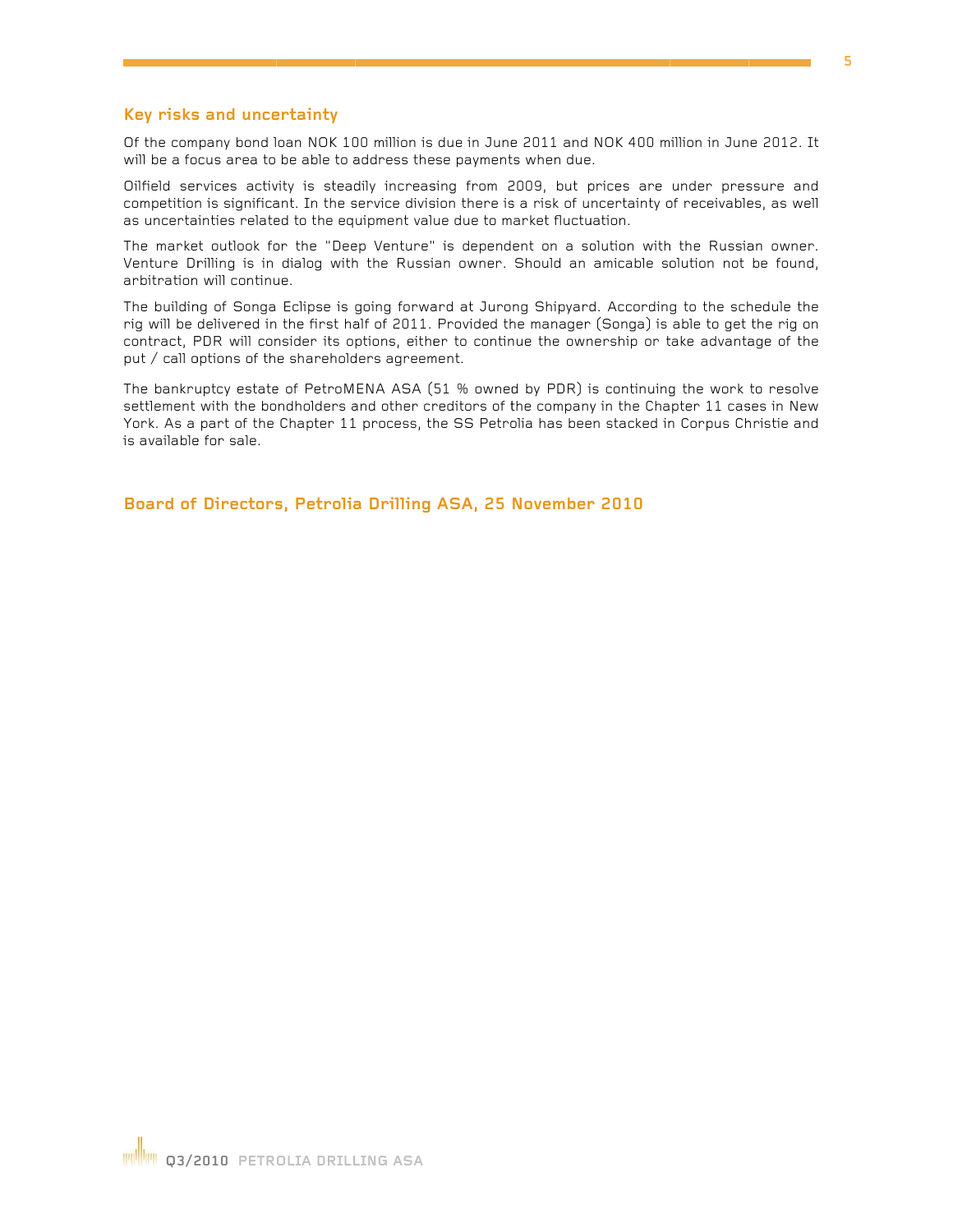| Consolidated Statement of Comprenensive Income |         |                 |          |                 |  |  |  |  |
|------------------------------------------------|---------|-----------------|----------|-----------------|--|--|--|--|
| All figures in USD (1000)                      |         |                 |          |                 |  |  |  |  |
|                                                | 3Q 2010 | <b>YTD 2010</b> | 30 2009  | <b>YTD 2009</b> |  |  |  |  |
| Operating revenues                             | 19 047  | 56 005          | 16 087   | 48 286          |  |  |  |  |
| Operating expenses                             | 10 214  | 35 248          | 10 222   | 25 640          |  |  |  |  |
| Operating profit before depreciation           | 8 8 3 3 | 20 757          | 5 8 6 5  | 22 646          |  |  |  |  |
| Depreciation                                   | 8968    | 29 393          | 12 763   | 29 204          |  |  |  |  |
| Operating profit (loss-)                       | $-134$  | $-8635$         | $-6898$  | $-6558$         |  |  |  |  |
| Result from joint venture                      | $-5190$ | 24 688          | 9 3 8 5  | 26 212          |  |  |  |  |
| Result from associated companies               | $-592$  | $-3992$         | $-1196$  | $-2572$         |  |  |  |  |
| Net financial income/expenses(-)               | $-452$  | $-9820$         | $-651$   | $-7629$         |  |  |  |  |
| Profit before income tax                       | $-6368$ | 2 2 4 1         | 640      | 9 4 5 3         |  |  |  |  |
| Tax                                            | 215     | 176             | 4 1 4 1  | 4 0 4 1         |  |  |  |  |
| Profit for the year from continuing            |         |                 |          |                 |  |  |  |  |
| operations                                     | $-6583$ | 2065            | $-3501$  | 5 4 1 2         |  |  |  |  |
|                                                |         |                 |          |                 |  |  |  |  |
| <b>Discontinued operations</b>                 |         |                 |          |                 |  |  |  |  |
| Profit for the year from discontinued          |         |                 |          |                 |  |  |  |  |
| operations                                     | 0       | 0               | $-51699$ | $-105$ 135      |  |  |  |  |
| Profit for the year                            | $-6583$ | 2065            | $-55200$ | -99 723         |  |  |  |  |
|                                                |         |                 |          |                 |  |  |  |  |
| Other comprehensive income                     |         |                 |          |                 |  |  |  |  |
| Other gains/losses charged directly to         |         |                 |          |                 |  |  |  |  |
| equity                                         | 0       | 0               | 0        | -5              |  |  |  |  |
| Currency translation differences               | 1513    | $-76$           | 13 505   | 15 132          |  |  |  |  |

1 5 1 3

 $-5070$ 

 $-76$ 

1989

13 505

 $-41696$ 

15 127

 $-84597$ 

#### Financial report third quarter 2010 - preliminary

Con

PetroMENA ASA was deconsolidated in 2009 and presented as discontinued operations in the financial statements for 2009. The above figures for 2009 have been changed to reflect the deconsolidation of PetroMENA ASA. Net profit from PetroMENA ASA is presented as discontinued operations.

Petrojack ASA is presented as discontinued operations from 1st quarter 2010. The above figures for 2009 have been changed to reflect PetroJack under discontinued operations.

Total other comprehensive income Total comprehensive income for the year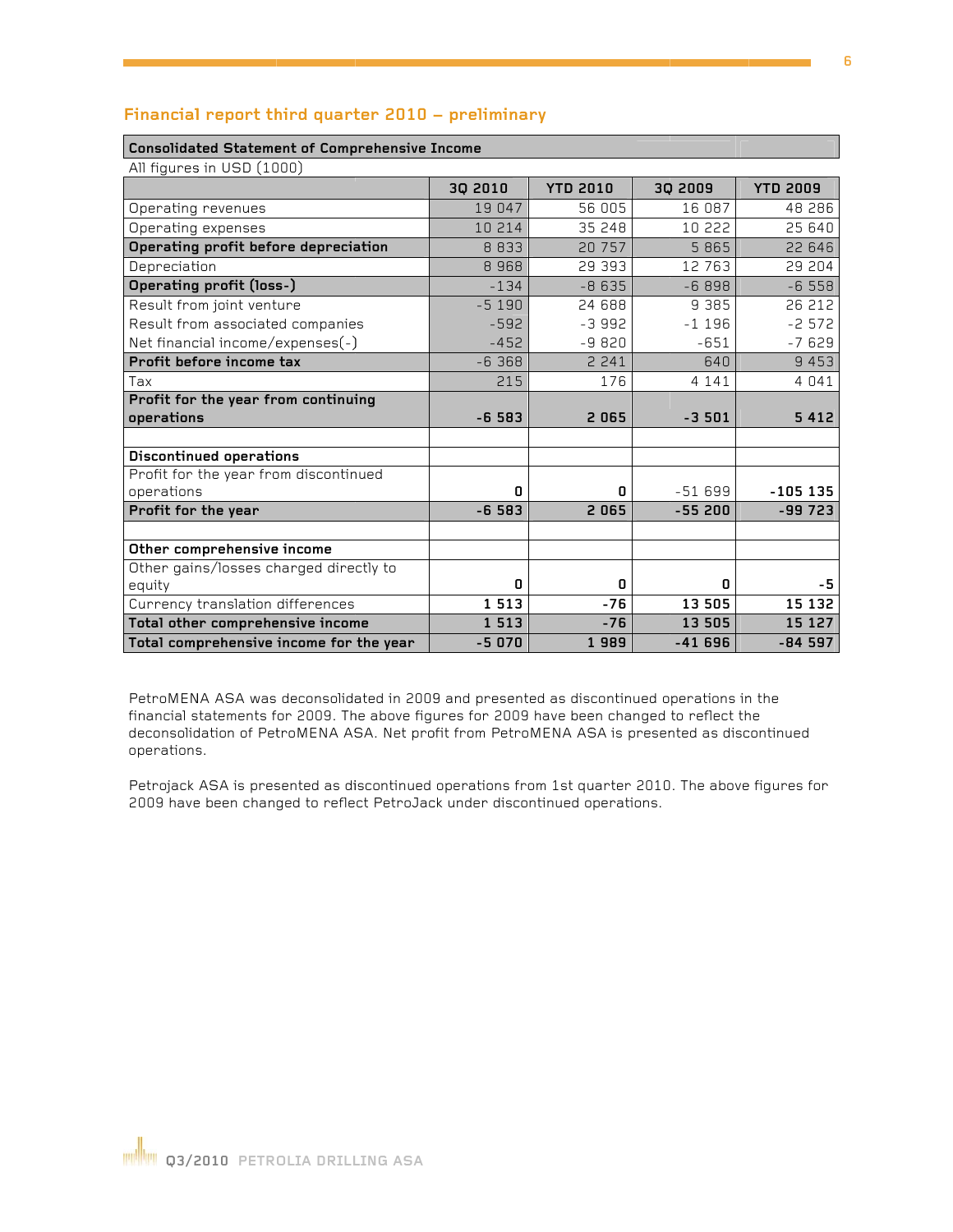| Condensed Consolidated Statement of Financial Position |            |            |
|--------------------------------------------------------|------------|------------|
| All figures in USD (1000)                              |            |            |
| <b>Assets</b>                                          | 30.09.2010 | 31.12.2009 |
| Goodwill                                               | 21 1 3 8   | 20 395     |
| Drilling equipment and other equipment                 | 99 020     | 121 969    |
| Land and buildings                                     | 2 2 6 0    | 2 3 0 5    |
| Investments in joint venture                           | 104 669    | 86 955     |
| Investments in associates                              | 44 118     | 41 060     |
| Other financial fixed assets                           | $\Box$     | 450        |
| Total non-current assets                               | 271 204    | 273 133    |
| Inventory                                              | 599        | 1 4 7 8    |
| Trade- and other current receivables                   | 47 491     | 42 288     |
| Financial asset at fair value through p/l              | 0          | 620        |
| Other liquid assets                                    | 16         | 15         |
| Bank deposits                                          | 43 210     | 49 616     |
| <b>Total current assets</b>                            | 91 316     | 94 017     |
| <b>Total assets</b>                                    | 362 521    | 367 150    |
|                                                        |            |            |
| <b>Equity and liabilities</b>                          | 30.09.2010 | 31.12.2009 |
| Share capital                                          | 93 568     | 93 568     |
| Own shares                                             | $-2153$    | $-2153$    |
| Share premium fund                                     | 95 352     | 95 352     |
| Other equity                                           | $-8409$    | $-10232$   |
|                                                        | 178 358    | 176 536    |
| Minority interest                                      | 2671       | 2 5 0 4    |
| <b>Total equity</b>                                    | 181 029    | 179 040    |
| Bond loan                                              | 67 507     | 85 143     |
| Retirement benefit obligations                         | 583        | 562        |
| Other long-term liabilities                            | 18 087     | 25 992     |
| <b>Total non-current liabilities</b>                   | 86 177     | 111 697    |
| Short-term portion of non-current liabilities          | 27 946     | 11 106     |
| Accounts payable                                       | 15 067     | 11 958     |
| Payable tax                                            | $-849$     | 120        |
| Other current liabilities                              | 53 151     | 53 230     |
| <b>Total current liabilities</b>                       | 95 314     | 76 413     |
| <b>Total liabilities</b>                               | 181 492    | 188 111    |
| <b>Total equity and liabilities</b>                    | 362 521    | 367 150    |
| Book equity per share (end of period shares)           | 1,79       | 1,80       |
| Equity ratio                                           | 49 %       | 49 %       |

 $\sim$   $\sim$   $\sim$   $\sim$   $\sim$ 

As of 30 June 2010, a reverse split of the shares in Petrolia Drilling ASA was completed so that 10 shares were combined to 1 share. Booked equity per share as of 31.12.2009 has been changed to be comparable to the 30.09.2009 figures.

Included in Bank deposits and in Other current liabilities is USD 21.2 million regarding the guarantee to Pemex regarding SS Petrolia. Once the guarantee is terminated, this cash will be release in favour of PetroMena Ltd (Cyprus).

П

 $\sim$   $\sim$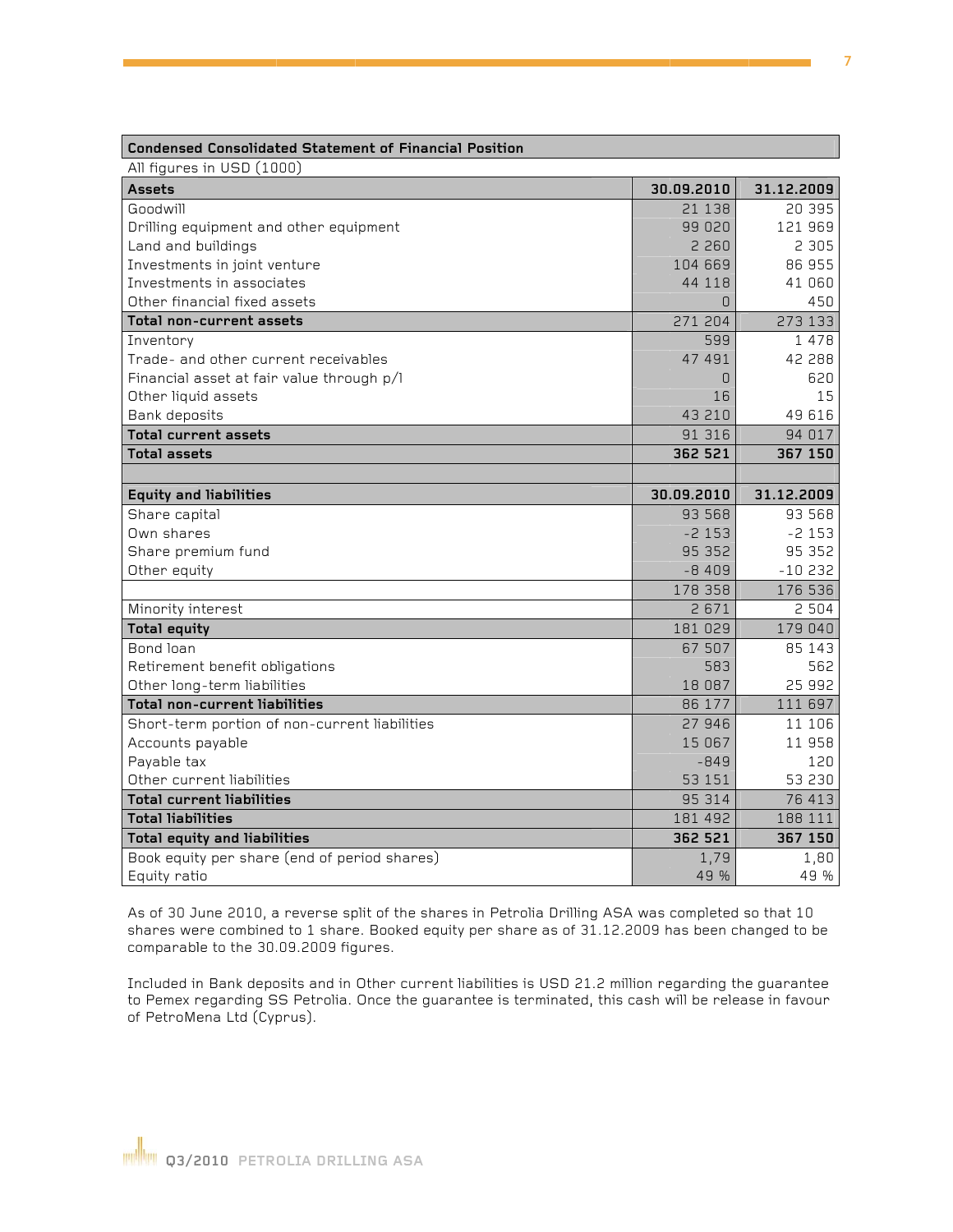#### Condensed Consolidated Statement of changes in Equity

All figures in USD (1000)

|                                                    | <b>YTD 2010</b> | <b>YTD 2009</b> |
|----------------------------------------------------|-----------------|-----------------|
|                                                    |                 |                 |
| Equity period start 01.01                          | 179 040         | 58 654          |
| Total comprehensive income/loss (-) for the period | 1989            | $-84597$        |
| Total gains and losses charged directly to equity  |                 |                 |
| Total recognised income for the period             | 1989            | $-84597$        |
| Purchase of own shares                             |                 |                 |
| Total equity from shareholders in the period       | C               |                 |
| Total change of equity in the period               | 1989            | $-84597$        |
|                                                    |                 |                 |
| Equity at period end 30.09                         | 181 029         | -25 943         |

| <b>Condensed Consolidated Cash Flow Statement</b> |         |                 |          |                 |  |  |  |  |
|---------------------------------------------------|---------|-----------------|----------|-----------------|--|--|--|--|
| All figures in USD (1000)                         |         |                 |          |                 |  |  |  |  |
|                                                   | 30 2010 | <b>YTD 2010</b> | 30 2009  | <b>YTD 2009</b> |  |  |  |  |
|                                                   |         |                 |          |                 |  |  |  |  |
| Net cash flow from operating activities           | 5 6 7 3 | 15 169          | 17 570   | 19665           |  |  |  |  |
| Net cash flow from investing activities           | $-1164$ | $-7166$         | $-18240$ | $-42829$        |  |  |  |  |
| Net cash flow from financing activities           | $-9053$ | $-14887$        |          | $-27792$        |  |  |  |  |
|                                                   |         |                 |          |                 |  |  |  |  |
| Net change in cash and cash equivalents           | $-4544$ | $-6884$         | $-670$   | $-50956$        |  |  |  |  |
| Cash and cash equivalents at beginning of         |         |                 |          |                 |  |  |  |  |
| period                                            | 48 153  | 49 616          | 78 286   | 127 812         |  |  |  |  |
| Exchange gain/loss (-)on cash and cash            |         |                 |          |                 |  |  |  |  |
| equivalents                                       | $-399$  | 478             | 906      | 1666            |  |  |  |  |
| Cash and cash equivalents at period end           | 43 210  | 43 210          | 78 522   | 78 522          |  |  |  |  |

PetroMENA ASA was deconsolidated in 2009 and presented as discontinued operations in the financial statements for 2009. The cash flow from 2009 has not been recalculated and thus includes PetroMENA's cash flows and cash deposits. The table below shows the cash flows from PetroMENA for 2009.

| <b>Cash flows discontinued operations</b> | 30 2010 | <b>YTD 2010</b> | 30 2009 | <b>YTD 2009</b> |
|-------------------------------------------|---------|-----------------|---------|-----------------|
| Operating cash flows                      |         |                 | 7 212   | $-162$          |
| Investing cash flows                      |         |                 | -7.500  | -21 780         |
| Financing cash flows                      |         |                 |         | $-23092$        |
| Total cash flows                          |         |                 | $-288$  | $-45034$        |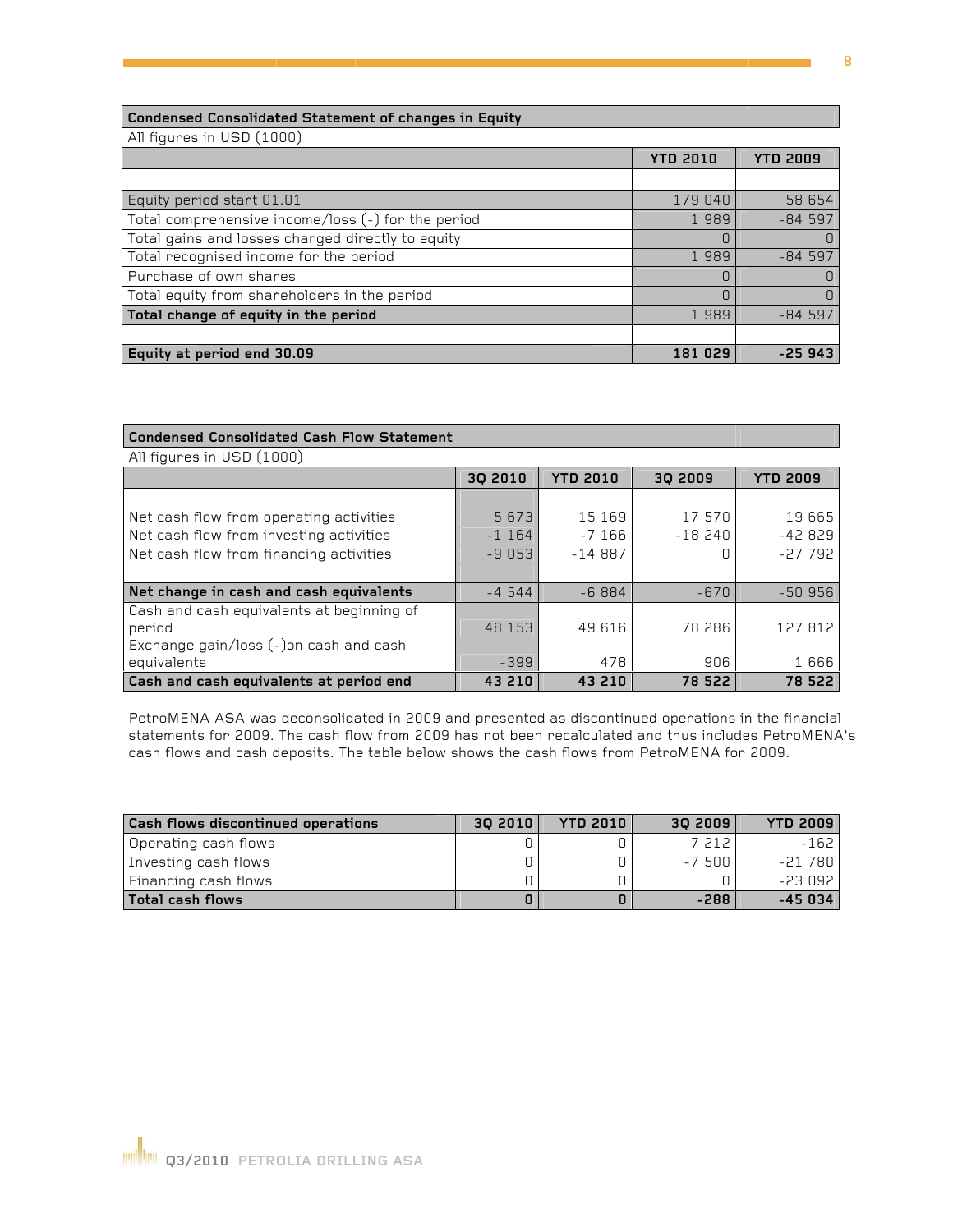#### Notes to the unaudited condensed consolidated figures:

## Note 1 Applied accounting principles

This third quarter report is prepared according to the International Financial Reporting Standards (IFRS as adopted by the EU) and the appurtenant standard for quarterly reporting (IAS 34). The quarterly accounts are based on the current IFRS standards and interpretations.

This third quarter report is prepared according to the same principles as the most recent annual financial statements, but does not include all the information and disclosures required in the annual financial statements. Consequently, this report should be read in conjunction with the latest annual report for the Company (2009). Changes in standards and interpretations may result in other figures.

The same accounting principles and methods for calculation which were applied in the latest annual report (2009) have been applied in the preparation of this interim report. The Company's accounting principles are described in detail in its annual report for 2009 available at the Company's homepage www.petrolia.no.

The consolidated accounts are based on historical cost, with the exception of items required to be reported at fair value.

### Note 2 Discontinued operations

PetroMENA ASA has been deconsolidated in 2009. Petrojack ASA is deconsolidated from 1st quarter 2010. The result from PetroMENA ASA and Petrojack ASA is presented as profit from discontinued operations. This comprises the total of the post-tax profit (loss) of the discontinued operations.

| Analysis of the result of discontinued operations           | 30 2009  | <b>YTD 2009</b> |
|-------------------------------------------------------------|----------|-----------------|
| Operating revenue                                           | $-34091$ | 71 223          |
| Operating expenses                                          | 22 826   | 71 541          |
| Operating profit                                            | $-56917$ | $-318$          |
| Result from associated companies                            | 2 4 7 2  | $-5026$         |
| Net financial income/expenses (-)                           | 2 7 4 6  | $-99791$        |
| Profit from discontinued operations                         | $-51699$ | $-105135$       |
| Pre-tax gain/(loss) recognised on discontinued operations   |          |                 |
| Tax                                                         | 0        |                 |
| After tax gain/(loss) recognised on discontinued operations | 0        |                 |
| Profit for the year from discontinued operations            | -51 699  | $-105$ 135      |

The table below show cash flows from discontinued operations for 2009.

| Cash flows discontinued operations | 30 2009 | <b>YTD 2009</b> |
|------------------------------------|---------|-----------------|
| Operating cash flows               | 7 212   | $-162$          |
| Investing cash flows               | $-7500$ | $-21780$        |
| Financing cash flows               |         | $-23092$        |
| Total cash flows                   | $-288$  | $-45034$        |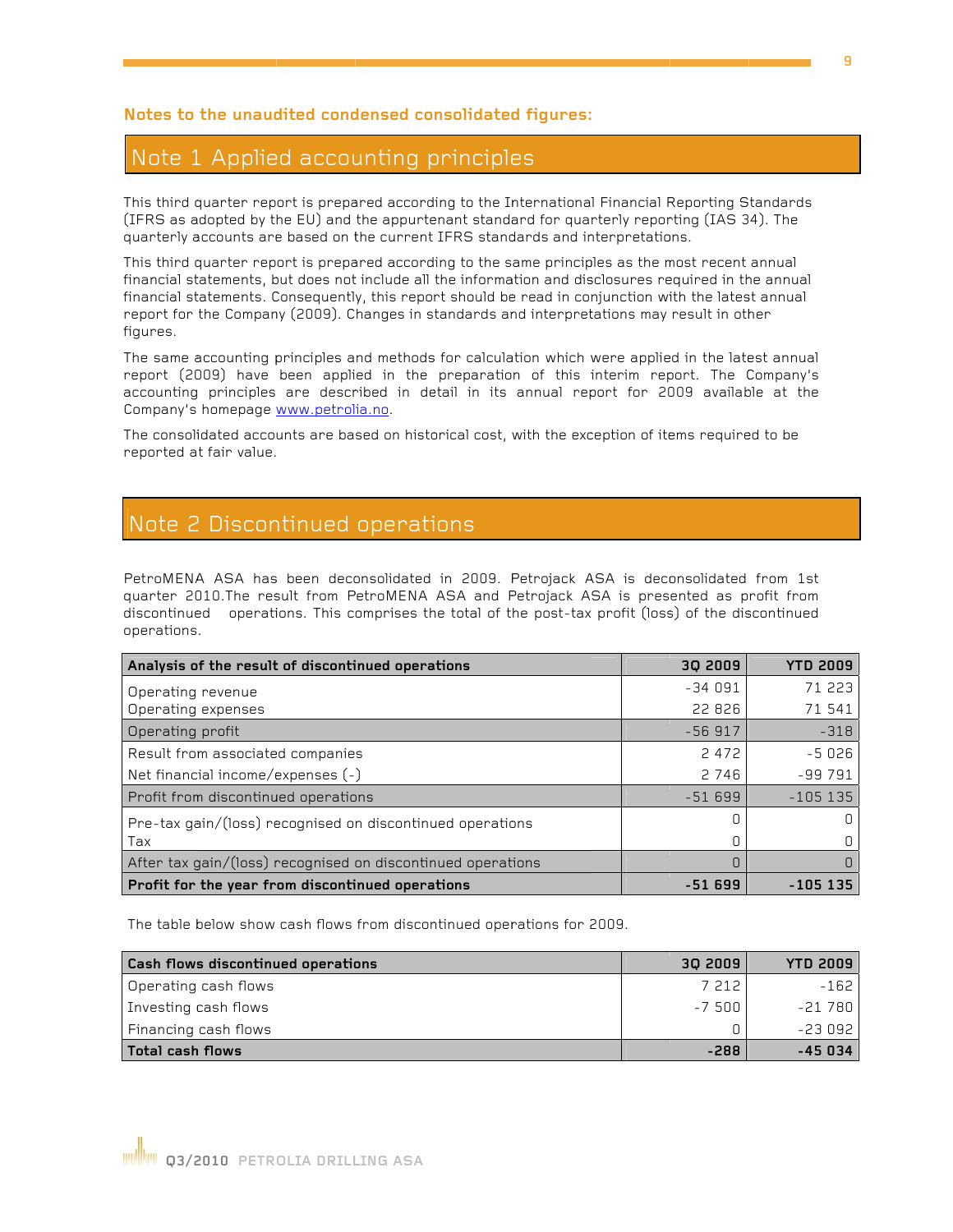# Note 3 Tangible fixed assets

The table below outlines the development of tangible fixed assets as of 30 September 2010:

|                                       | Drilling- and<br>other | Land and<br>buildings | <b>Total</b> |
|---------------------------------------|------------------------|-----------------------|--------------|
| All figures in USD (1000)             | equipment              |                       |              |
| Balance at 1 Jan 2010                 | 121 969                | 2 3 0 5               | 124 274      |
| Acquisition cost:                     |                        |                       |              |
| Acquisition cost at 1 Jan 2010        | 213 711                | 2 4 6 4               | 216 175      |
| Purchased tangibles as of 30.09.2010  | 8 2 9 0                | Π                     | 8 2 9 0      |
| Disposal as of 30.09.2010             | $-200$                 | Π                     | $-200$       |
| Transferred to asset held for sale    |                        | 0                     |              |
| Discontinued operations               |                        | 0                     |              |
| Acquisition cost at 30 September 2009 | 221 801                | 2 4 6 4               | 224 265      |
| Depreciation:                         |                        |                       |              |
| Balance at 1 January 2010             | 91 742                 | 159                   | 91 901       |
| Depreciation as of 30.09.2010         | 29 347                 | 46                    | 29 393       |
| Discontinued operations               |                        | 0                     |              |
| Balance at 30 September 2010          | 121 089                | 205                   | 121 294      |
| <b>Translation differences</b>        | $-1692$                |                       | $-1691$      |
| Carrying amount:                      |                        |                       |              |
| Balance at 30 September 2010          | 99 020                 | 2 2 6 0               | 101 280      |
| <b>Residual value</b>                 |                        |                       |              |

# Note 4 Investments in associates

| All figures in USD (1000)    | <b>Petroresources</b> | Deepwater          | <b>Total</b> |
|------------------------------|-----------------------|--------------------|--------------|
| Investments in associates    | Ltd                   | <b>Driller Ltd</b> |              |
| Shareholding                 | 28.57%                | 20.6%              |              |
| <b>Business address</b>      | Limassol, Cyprus      | Cayman Island      |              |
|                              |                       |                    |              |
| Balance 1 January 2010       | 2 7 6 0               | 38 300             | 41 060       |
| Investments                  |                       | 7050               | 7050         |
| Share of result              | $-56$                 | 67                 | 1 C          |
| Dilution loss                |                       | $-4002$            | $-4002$      |
| Balance at 30 September 2010 | 2 7 0 3               | 41 4 15            | 44 118       |

In connection with the USD 50 million equity private placement in Deepwater Driller Ltd in Q2 2010, Petrolia Drillings shareholding in the company was reduced from 30% to 20.6%. The dilution effect resulted in a USD 1.8 mill loss recognized in profit and loss.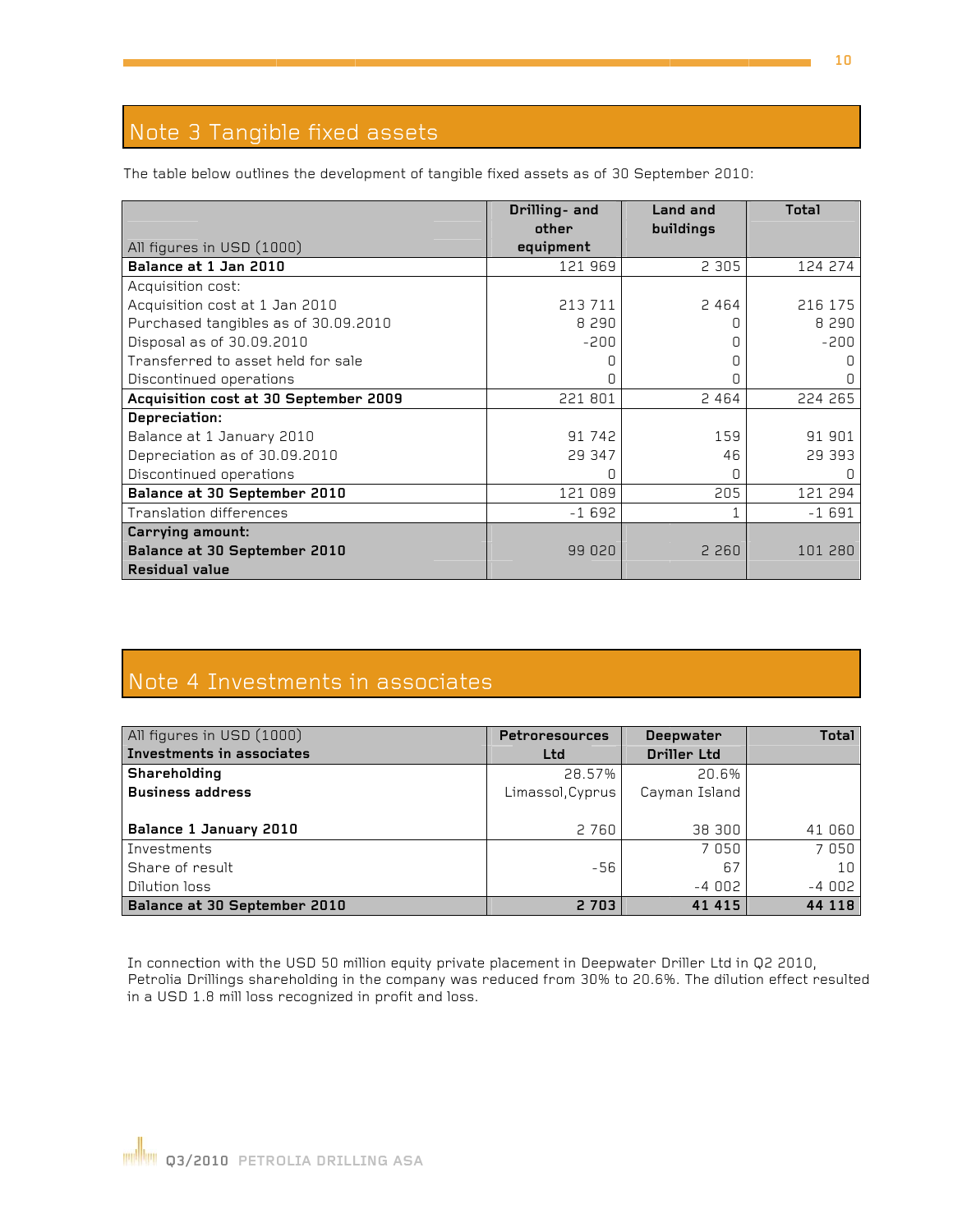## Note 5 Segment Information

| Note 5 Segment Information                                                   |                 |                 |                          |                    |                 |                 |  |  |
|------------------------------------------------------------------------------|-----------------|-----------------|--------------------------|--------------------|-----------------|-----------------|--|--|
|                                                                              |                 |                 |                          |                    |                 |                 |  |  |
| All figures in USD (1000)                                                    |                 |                 |                          |                    |                 |                 |  |  |
| <b>Segment information YTD</b>                                               |                 | <b>Drilling</b> |                          | <b>Oilservices</b> | <b>Total</b>    |                 |  |  |
|                                                                              | <b>YTD 2010</b> | <b>YTD 2009</b> | <b>YTD 2010</b>          | <b>YTD 2009</b>    | <b>YTD 2010</b> | <b>YTD 2009</b> |  |  |
| Operating income                                                             |                 |                 | 56 005                   | 48 286             | 56 005          | 48 286          |  |  |
|                                                                              |                 |                 |                          |                    |                 |                 |  |  |
| EBITDA                                                                       |                 |                 | 24 297                   | 21 765             | 24 297          | 21 765          |  |  |
| EBIT                                                                         |                 |                 | $-5096$                  | $-7439$            | $-5096$         | $-7439$         |  |  |
|                                                                              |                 | $-105$ 135      |                          |                    |                 |                 |  |  |
| Discontinued operations                                                      |                 |                 | $\overline{\phantom{m}}$ |                    |                 | $-105$ 135      |  |  |
| <b>EBITDA %</b>                                                              |                 |                 | 43 %                     | 45 %               | 43 %            | 45 %            |  |  |
| EBIT %                                                                       |                 |                 | $-9%$                    | $-15%$             | $-9%$           | $-15%$          |  |  |
|                                                                              |                 |                 |                          |                    |                 |                 |  |  |
| Reconciliation from segment operational EBIT to Profit<br>before income tax: |                 |                 |                          |                    |                 |                 |  |  |
| Segment EBIT                                                                 |                 |                 |                          |                    | $-5096$         | $-7439$         |  |  |
| Unallocated operating expenses                                               |                 |                 |                          |                    | $-3540$         | 881             |  |  |
| Net financial expenses                                                       |                 |                 |                          |                    | $-9820$         | $-7629$         |  |  |
| Share of result from joint                                                   |                 |                 |                          |                    |                 |                 |  |  |
| venture                                                                      |                 |                 |                          |                    | 24 688          | 26 212          |  |  |
| Share of result from associates                                              |                 |                 |                          |                    | $-3992$         | $-2573$         |  |  |
| Profit before income tax                                                     |                 |                 |                          |                    | 2 2 4 0         | 9452            |  |  |
|                                                                              |                 |                 |                          |                    |                 |                 |  |  |
| All figures in USD (1000)                                                    |                 |                 |                          |                    |                 |                 |  |  |
| Segment information Q3                                                       |                 | <b>Drilling</b> | <b>Oilservices</b>       |                    | Total           |                 |  |  |
|                                                                              | 3Q 2010         | 3Q 2009         | 3Q 2010                  | 30 2009            | 3Q 2010         | 3Q 2009         |  |  |
| Operating income                                                             |                 |                 | 19 047                   | 16 087             | 19 047          | 16 087          |  |  |
|                                                                              |                 |                 |                          |                    |                 |                 |  |  |
| EBITDA                                                                       |                 |                 | 10 169                   | 7 1 9 3            | 10 169          | 7 1 9 3         |  |  |
| EBIT                                                                         |                 |                 | 1 201                    | $-5570$            | 1 201           | $-5570$         |  |  |
|                                                                              |                 |                 |                          |                    |                 |                 |  |  |
| Discontinued operations                                                      |                 | $-51699$        |                          |                    |                 | $-51699$        |  |  |
| EBITDA %                                                                     |                 |                 |                          |                    |                 |                 |  |  |
| EBIT %                                                                       |                 |                 | 53 %<br>6 %              | 45 %<br>$-35%$     | 53 %<br>6 %     | 45 %<br>$-35%$  |  |  |
|                                                                              |                 |                 |                          |                    |                 |                 |  |  |
| Reconciliation from segment operational EBIT to Profit<br>before income tax: |                 |                 |                          |                    |                 |                 |  |  |
| Segment EBIT                                                                 |                 |                 |                          |                    | 1 201           | $-5570$         |  |  |
| Unallocated operating expenses                                               |                 |                 |                          |                    | $-1336$         | $-1328$         |  |  |
| Net financial expenses                                                       |                 |                 |                          |                    | $-452$          | $-651$          |  |  |
| Share of result from joint venture                                           |                 |                 |                          |                    | $-5190$         | 9 3 8 5         |  |  |

| All figures in USD (1000) |                          |                 |                    |          |                          |          |
|---------------------------|--------------------------|-----------------|--------------------|----------|--------------------------|----------|
| Segment information Q3    |                          | <b>Drilling</b> | <b>Oilservices</b> |          | <b>Total</b>             |          |
|                           | 30 2010                  | 30 2009         | 30 2010            | 30 2009  | 30 2010                  | 30 2009  |
| Operating income          | $\overline{\phantom{a}}$ |                 | 19 047             | 16 087   | 19 047                   | 16 087   |
| EBITDA                    |                          | -               | 10 169             | 7 1 9 3  | 10 169                   | 7 1 9 3  |
| EBIT                      |                          |                 | 1 2 0 1            | $-5,570$ | 1 201                    | $-5570$  |
| Discontinued operations   |                          | $-51699$        |                    |          | $\overline{\phantom{0}}$ | $-51699$ |
| EBITDA %                  |                          |                 | 53 %               | 45 %     | 53 %                     | 45 %     |
| EBIT %                    |                          |                 | 6 %                | $-35%$   | 6 %                      | $-35%$   |

Reconciliation from segment operational EBIT to Profit before inc ome tax: Segment E EBIT Unallocated operating expenses Net financ ial expenses Net financial expenses<br>Share of result from joint venture Share of result from associates Profit before income tax 1 2 201 -5 570 -1 3 336 -1 328 -4 452 - -5 1 190 9 -5 592 -1 **-6 3 369** 651 385  $-1197$ **640**

**11**